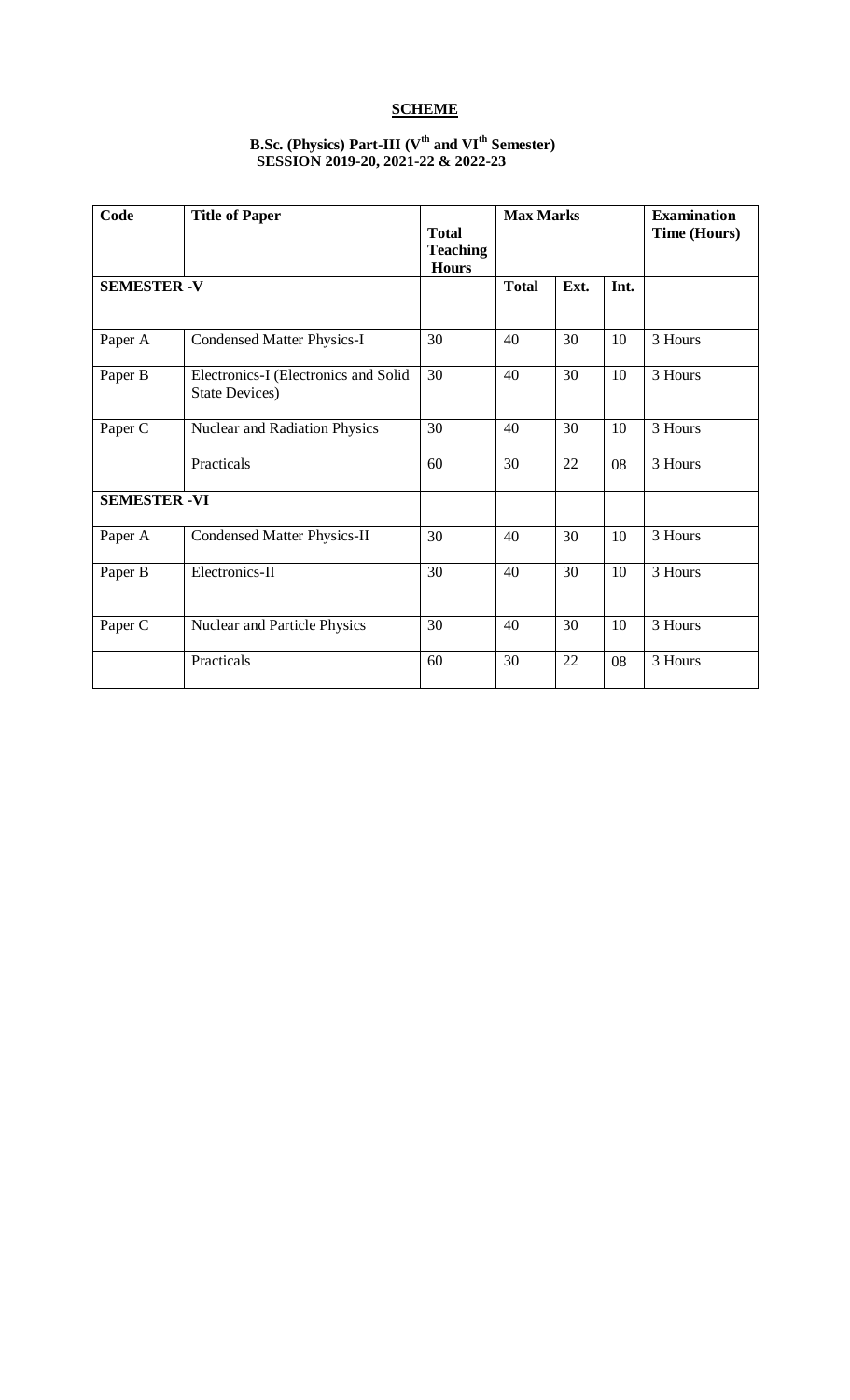## **General Instructions**

- 1) There will be three papers of theory and one laboratory (practical) course.
- 2) The number of lectures per week will be three for each theory paper.
- 3) The number of lectures per week will be six for practicals.
- 4) The examination time for each theory will be 3 hours.
- 5) The examination time for practical will also be 3 hours.
- 6) The use of non programmable calculator will be allowed in the examination centre but this will not be provided by the University/College.
- 7) Each theory paper will consist of three sections A, B and C. Section C is compulsory
- 8) Use of scientific non programmable calculator is allowed in practicals also.

## **SECTION A**

There will be four questions. Each question will carry five marks. Two questions are to be attempted

# **SECTION B**

There will be four questions. Each question will carry five marks. Two questions are to be attempted.

## **SECTION C**

There will be seven questions of short answer type covering the whole syllabi. Each question will carry two marks. Any five question to be attempted.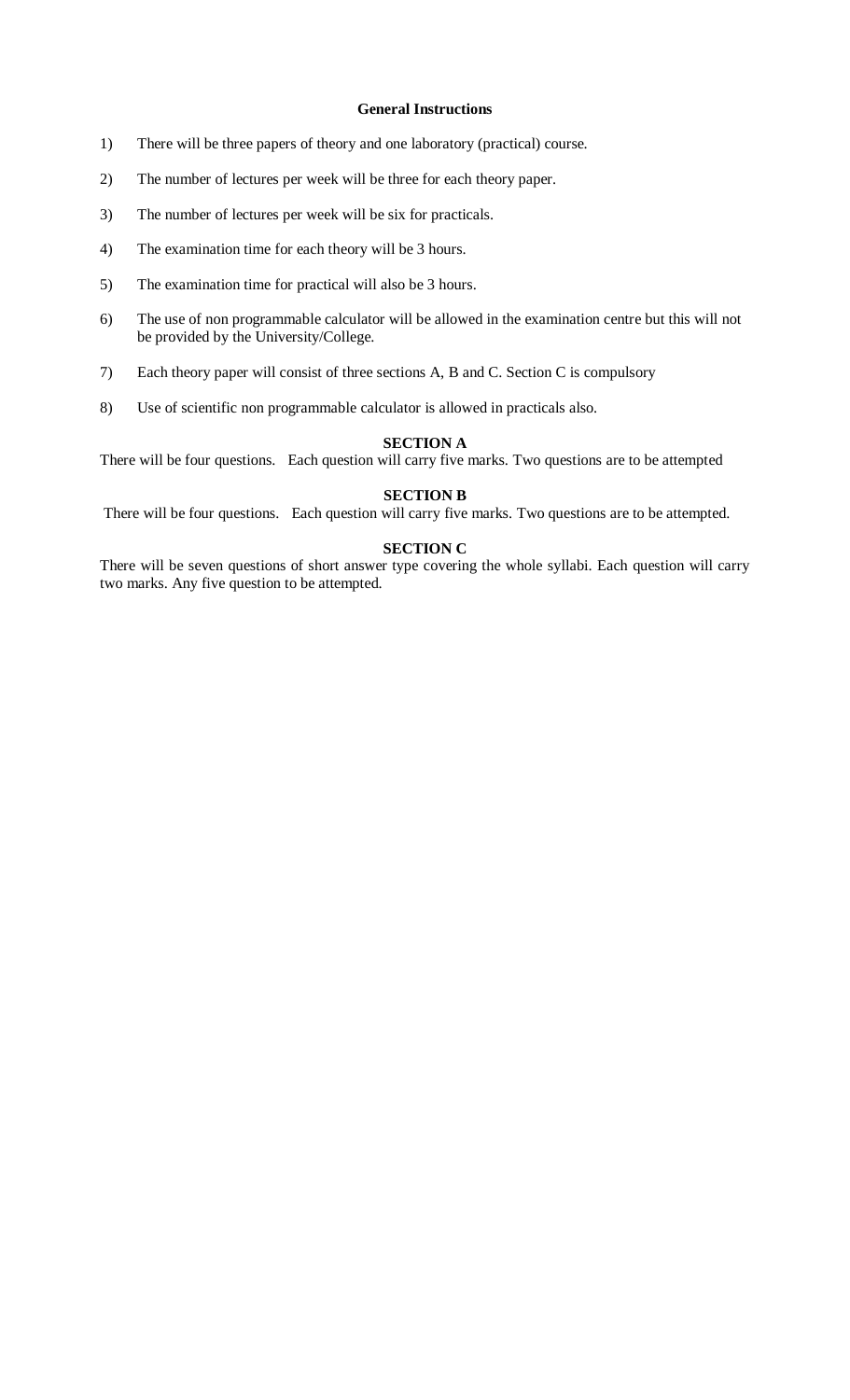## **SEMESTER V**

## **PAPER A: CONDENSED MATTER PHYSICS-I**

| Maximum Marks: External 30 |             |    | Time Allowed: 3 Hours           |
|----------------------------|-------------|----|---------------------------------|
|                            | Internal 10 |    | <b>Total Teaching Hours: 30</b> |
|                            | Total       | 40 | Pass Marks: 35%                 |

Out of 40 Marks, internal assessment (based on two mid-semester tests/ internal examination, written assignment/project work etc. and attendance) carries 10 marks, and the final examination at the end of the semester carries 30 marks.

#### **Instruction for the Paper Setter**

The question paper will consist of three sections A, B and C. Each of sections A and B will have four questions from respective sections of the syllabus. Section C will have 07 short answer type questions (Candidate is to attempt any five questions), which will cover the entire syllabus uniformly. Each question of sections A and B carry 05 marks. Section C will carry 10 marks.

## **Instruction for the candidates**

- 1) Candidates are required to attempt two questions each from section A and B, and the entire section C is compulsory and Consist of seven questions (Candidate is to attempt any five questions).
- 2) Use of non programmable calculator is allowed in the examination centre but this will not be provided by the University/College.

#### **Section - A**

Crystal Structure. Symmetry operations for a two dimensional crystal. Two dimensional Bravais lattices, Three dimensional Bravais lattices" Basic primitive cells. Crystal planes and Miller indices. Diamond and NaCI structure. Packing fraction for Cubic and hexagonal closed packed structure.

#### **Section - B**

Crystal Diffraction: Bragg's Law, Experimental methods for crystal structure studies, laue equations, Reciprocal lattices of SC, BCC and FCC, Bragg's Law in reciprocal lattice. Brillouin zones and its derivation in two dimensions, Structure factor and atomic form factor.

### **Text Books**

- 1. Introduction to Solid State Physics by C. Kittel (Wiley Eastern)
- 2. Elements of Modern Physics by S. H. Patil (TMGH, 1985)

## **Reference Book**

1. Solid State Physics by Puri and Babbar.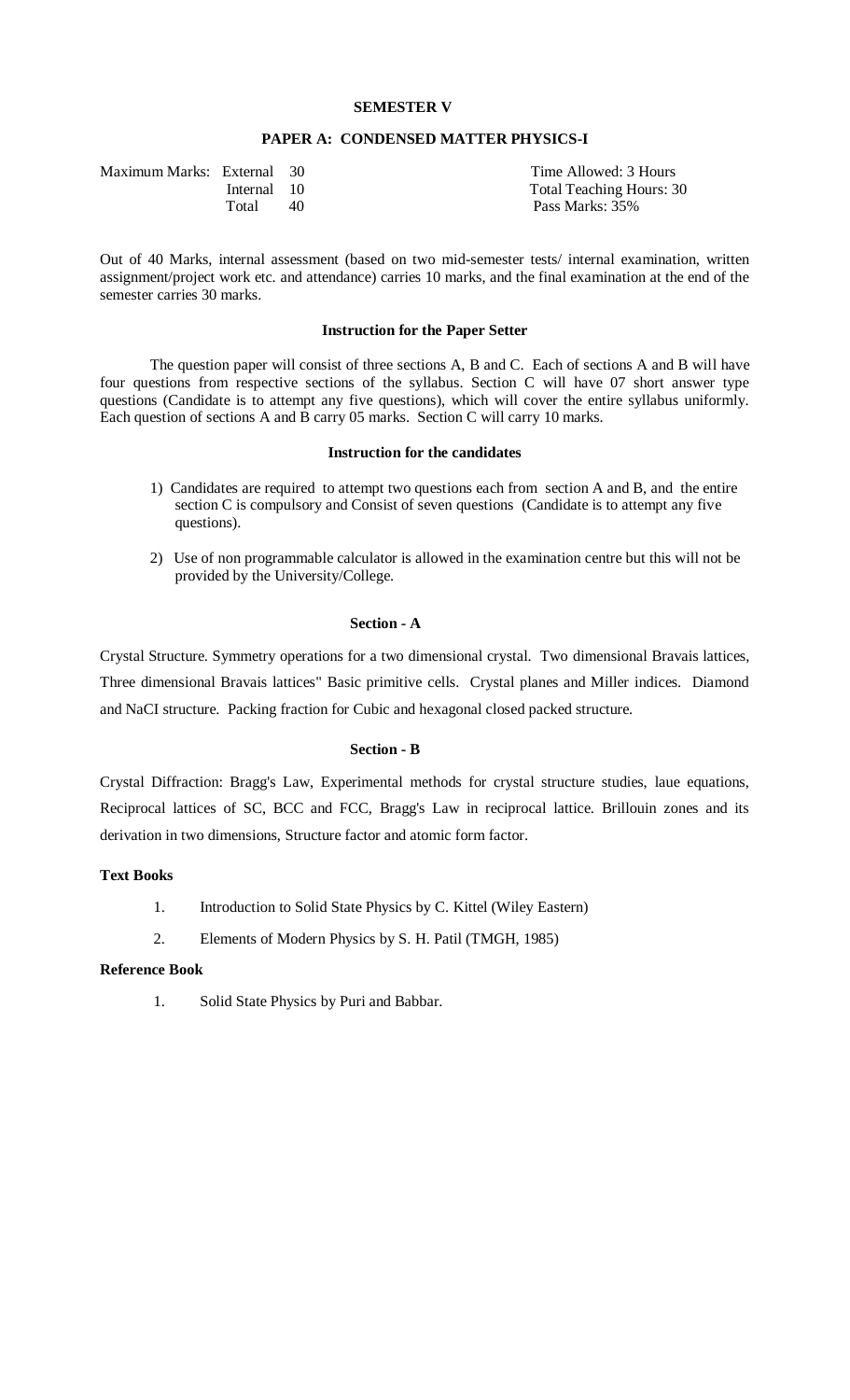## **PAPER B: ELECTRONICS-I (ELECTRONICS AND SOLID STATE DEVICES)**

| Maximum Marks: External 30 |             |    | Time Allowed: 3 Hours           |
|----------------------------|-------------|----|---------------------------------|
|                            | Internal 10 |    | <b>Total Teaching Hours: 30</b> |
|                            | Total       | 40 | Pass Marks: 35%                 |

Out of 40 Marks, internal assessment (based on two mid-semester tests/ internal examination, written assignment/project work etc. and attendance) carries 10 marks, and the final examination at the end of the semester carries 30 marks.

#### **Instruction for the Paper Setter**

The question paper will consist of three sections A, B and C. Each of sections A and B will have four questions from respective sections of the syllabus. Section C will have 07 short answer type questions (Candidate is to attempt any five questions), which will cover the entire syllabus uniformly. Each question of sections A and B carry 05 marks. Section C will carry 10 marks.

## **Instruction for the candidates**

- 1) Candidates are required to attempt two questions each from section A and B, and the entire section C is compulsory and Consist of seven questions (Candidate is to attempt any five questions).
- 2) Use of non programmable calculator is allowed in the examination centre but this will not be provided by the University/College.

## **Section - A**

Concept of current and voltage sources, p-n junction, Biasing of diode, V-A characteristics. Diode equation, Breakdown diodes: Zener breakdown and avalanche breakdown, Zener diode. Rectification: half wave, full wave rectifiers and bridge rectifiers, Qualitative analysis of Filter circuits (RC LC and  $\pi$ ) filters) Efficiency, Ripple factor, Voltage regulation. Voltage multiplier circuits.

### **Section - B**

Junction transistor: structure and working, relation between different currents in transistors, Sign conventions. Amplifying action, Different configurations of a transistor and their comparison, CB and CE characteristics.

Structure, Characteristics, operation of FET, JFET and MOSFET, Pinch off voltage, Enhancement and Depletion mode, Comparison of JFETs and MOSFETs, Difference in field effect transistor and junction type transistor.

Photo-conductive devices: Photo-conductive cell, Photodiode, Solar cell, LED, LCD.

## **Text Books**

- 1. Basic Electronics and Linear Circuits by N. N. Bhargave, D.C. Kulshreshtha and S. C. Gupta
- 2. Electronic Devices and Circuits: J. B. Gupta (Publ. KATARIA & SONS)
- 3. Electronic Devices and Circuits: G. K. Mithal, Khanna Publishers
- 4. Fundamentals of Electronics by D. Chatopadhyay, P.C. Rakshit, B. Saha and N.N.Purkit.

## **Reference Book**

Basic Electronic by D.C.Tayal (Himalaya Pub.)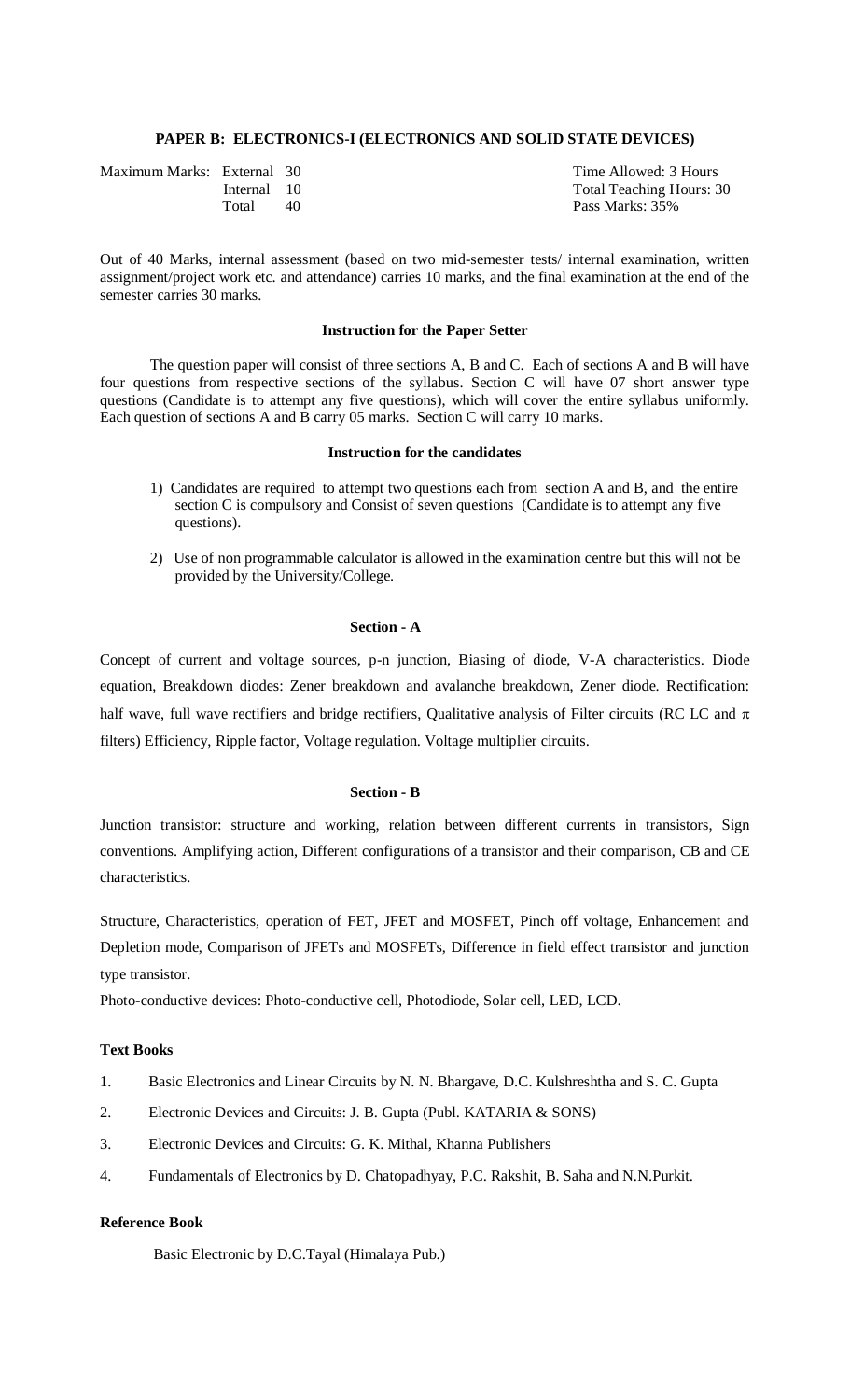## **PAPER C: NUCLEAR AND RADIATION PHYSICS**

| Maximum Marks: External 30 |             |    | Time Allowed: 3 Hours           |
|----------------------------|-------------|----|---------------------------------|
|                            | Internal 10 |    | <b>Total Teaching Hours: 30</b> |
|                            | Total       | 40 | Pass Marks: 35%                 |

Out of 40 Marks, internal assessment (based on two mid-semester tests/ internal examination, written assignment/project work etc. and attendance) carries 10 marks, and the final examination at the end of the semester carries 30 marks.

#### **Instruction for the Paper Setter**

The question paper will consist of three sections A, B and C. Each of sections A and B will have four questions from respective sections of the syllabus. Section C will have 07 short answer type questions (Candidate is to attempt any five questions), which will cover the entire syllabus uniformly. Each question of sections A and B carry 05 marks. Section C will carry 10 marks.

### **Instruction for the candidates**

- 1) Candidates are required to attempt two questions each from section A and B, and the entire section C is compulsory and Consist of seven questions (Candidate is to attempt any five questions).
- 2) Use of non programmable calculator is allowed in the examination centre but this will not be provided by the University/College.

### **Section - A**

Constituents of nucleus and their intrinsic properties, Qualitative facts about size, mass, density, energy, charge. Binding energy, angular momentum, magnetic moment and electric quadruple moments of the nucleus, Wave mechanical properties of nucleus, average binding energy and its variation with mass numbers, Properties of nuclear forces, Non existence of electrons in the nucleus and neutron-proton model, Liquid drop model and semi empirical mass formula, Conditions of nuclear stability, Fermi gas model. Nuclear shell model. Experimental evidence of magic numbers and its explanation.

#### **Section - B**

Radioactivity. Modes of decay and successive radioactivity. Alpha emission. Electron emission, Positron emission. Electron capture, Gamma-ray emission, Internal conversion, Qualitative discussion of alpha, beta and gamma spectra, Geiger-Nuttal rule, Neutrino hypothesis of beta decay. Evidence of existence of neutrino, Qualitative discussion of alpha and beta decay theories, Nuclear reactions. Reaction cross section, Conservation laws. Kinematics of nuclear reaction, Q-value and its physical significance, Compound nucleus, Possible reaction with high energy particles.

## **Text Books**

- 1. An Introduction to Nuclear Physics by M.R. Bhiday and V.A. Joshi (Orient Longman)
- 2. Introductory Nuclear Physics by D.C.Tayal (Himalaya Pub.)

### **Reference Books**

- 1. Nuclear Physics by I. Kaplan (Addision-Wiley Pub. Co. Inc.)
- 2. Nuclear Physics by Burcham (Indian Ed.)
- 3. Concepts of Nuclear Physics by B.L. (Cohen (TMI Ed.)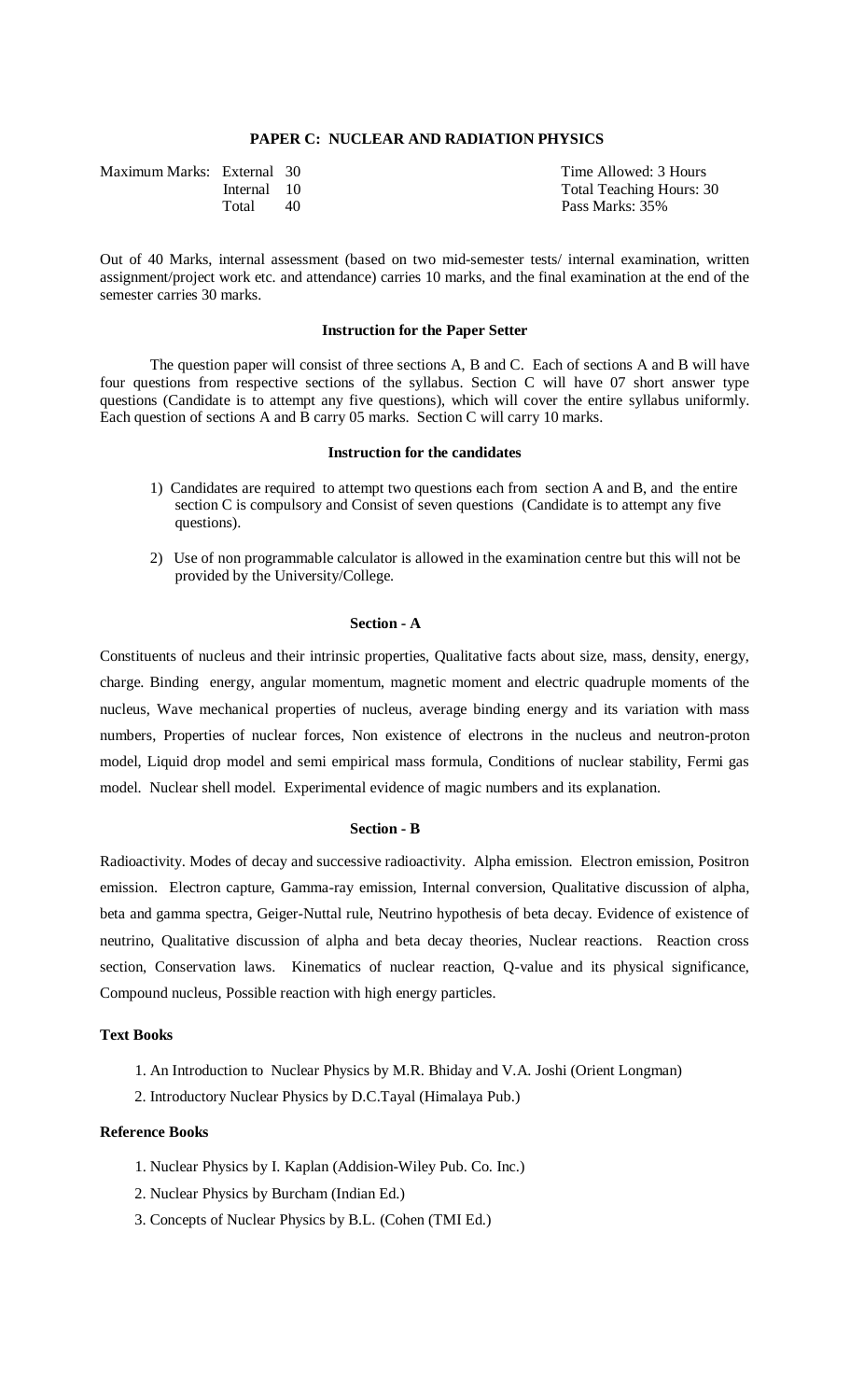## **Semester- V**

## **PRACTICALS**

| Maximum Marks: External 22 |             |  |
|----------------------------|-------------|--|
|                            | Internal 08 |  |
|                            | Total 30    |  |

Time Allowed: 3 Hours Pass Marks: 35% Total Teaching Hours: 60

- 1. The student will be asked to perform one experiment out of the experiments mentioned in the syllabus.
- 2. The distribution of marks is as follows:

| (i) | One full experiment requiring the student to take some data, analyse it and draw  |      |
|-----|-----------------------------------------------------------------------------------|------|
|     | conclusions-(candidates are expected to state their results with limits of error. | (10) |

- (ii) Brief theory (04) (iii) Viva-Voce (04) (iv) Record (Practical File) (04)
- 3 There will be one session of 03 hours duration. The paper will consist of 06 experiments out of which an examinee will mark 04 experiments and one of these is to be allotted by the external examiner.
- 4 Number of candidates in a group for practical examination should not exceed 12.
- 5. In a single group no experiment is allotted to more than three students in any group.
- 6. The student should determined Standard Deviations and probable error in the calculations whereas needed.

## **LIST OF EXPERIMENTS**

- 1. Measurement of reverse saturation current in p-n junction diode at various temperatures and to find the approximate value of energy gap.
- 2. To draw forward and reverse bias characteristics of a p-n junction diode and draw a load line.
- 3. Study of a diode as clipping element.
- 4. To show the variation of resistance of a thermistor with temperature
- 5. To measure the efficiency and ripple factors for a) Half-wave (b) full wave and (C) bridge rectifier circuits.
- 6. To study the reduction in the ripple in the rectified output with RC. LC and  $\pi$ -filters.
- 7. To draw the characteristics of a Zener diode
- 8. To study the stabilization of output voltage of a power supply with Zener diode.
- 9. To Plot common Emitter Characteristics of a transistor (pnp or npn)
- 10. To study the response of RC circuit to various input voltage (square, sine and triangular)
- 11. To draw output and mutual Characteristics of an FET and determine its parameters

## **Text and Reference Books**

- 1. A Laboratory Manual of Physics for Undergraduate Classes, D.P. Khandelwal.
- 2. B.Sc. Practical Physics, C.L. Arora.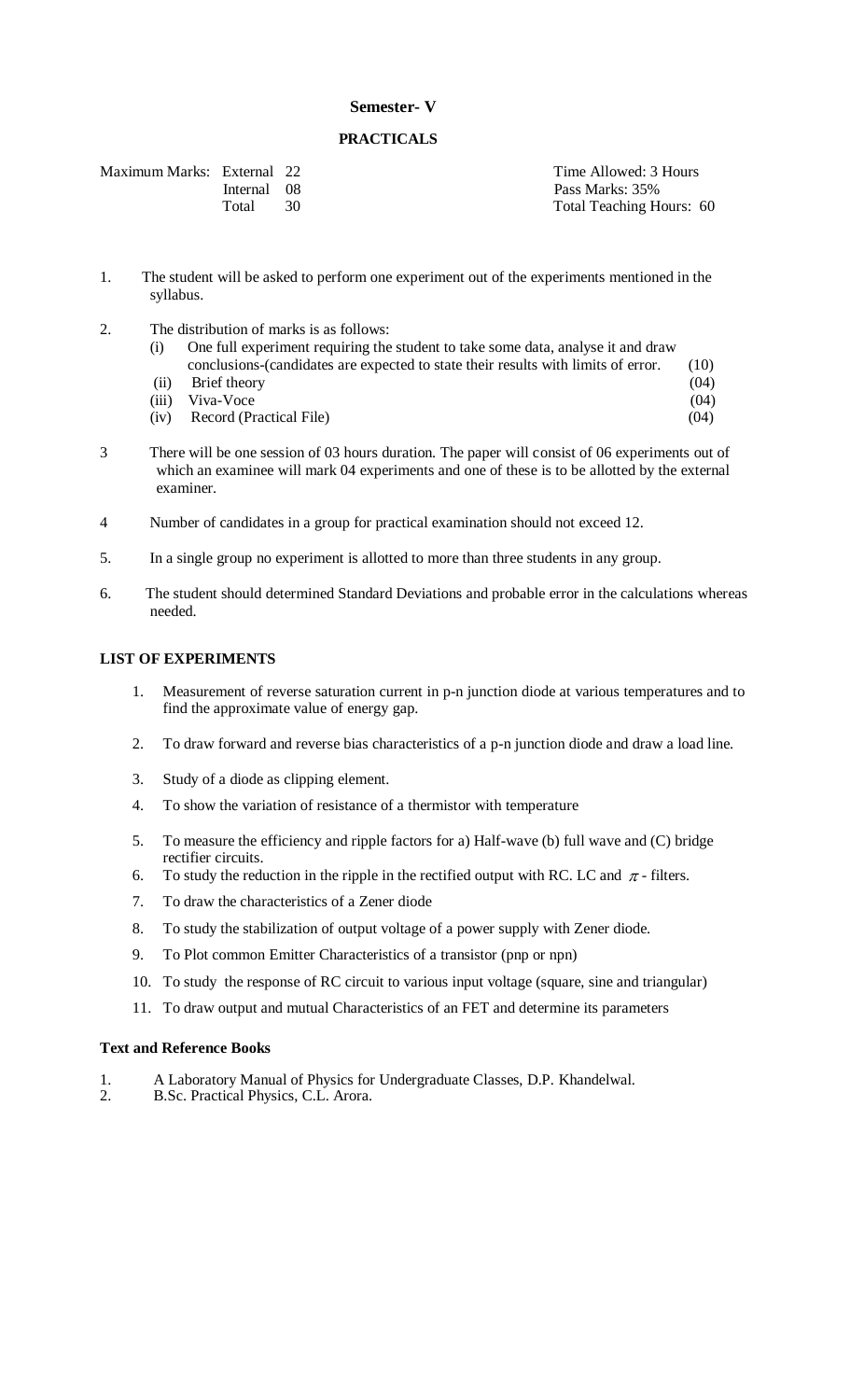## **SEMESTER VI**

### **PAPER A: CONDENSED MATTER PHYSICS-II**

| Maximum Marks: External 30 |             |    | Time Allowed: 3 Hours           |
|----------------------------|-------------|----|---------------------------------|
|                            | Internal 10 |    | <b>Total Teaching Hours: 30</b> |
|                            | Total       | 40 | Pass Marks: 35%                 |
|                            |             |    |                                 |

Out of 40 Marks, internal assessment (based on two mid-semester tests/ internal examination, written assignment/project work etc. and attendance) carries 10 marks, and the final examination at the end of the semester carries 30 marks.

## **Instruction for the Paper Setter**

The question paper will consist of three sections A, B and C. Each of sections A and B will have four questions from respective sections of the syllabus. Section C will have 07 short answer type questions (Candidate is to attempt any five questions), which will cover the entire syllabus uniformly. Each question of sections A and B carry 05 marks. Section C will carry 10 marks.

## **Instruction for the candidates**

- 1) Candidates are required to attempt two questions each from section A and B, and the entire section C is compulsory and Consist of seven questions (Candidate is to attempt any five questions).
- 2) Use of non programmable calculator is allowed in the examination centre but this will not be provided by the University/College.

#### **Section - A**

Lattice vibrations, Concepts of phonons, Scattering of protons by phonons. Vibration of mono-atomic, di-atomic, linear chains. Density of modes, Einstein and Debye models of specific heat, Free electron model of metals. Free electron, Fermi gas and Fermi energy.

#### **Section - B**

Band theory, Kronig-Penney Model. Metals and insulators, Conductivity and its variation with temperature in semiconductors, Fermi levels in intrinsic and extrinsic semiconductors, Qualitative discussion of band gap in semiconductors, superconductivity, Magnetic field effect in superconductors, BCS theory. Thermal properties of superconductors

## **Text Books**

- 1. Introduction to Solid State Physics by C. Kittel (Wiley Eastern)
- 2. Elements of Modern Physics by S. H. Patil (TMGH, 1985)

### **Reference Book**

1. Solid State Physics by Puri and Babbar.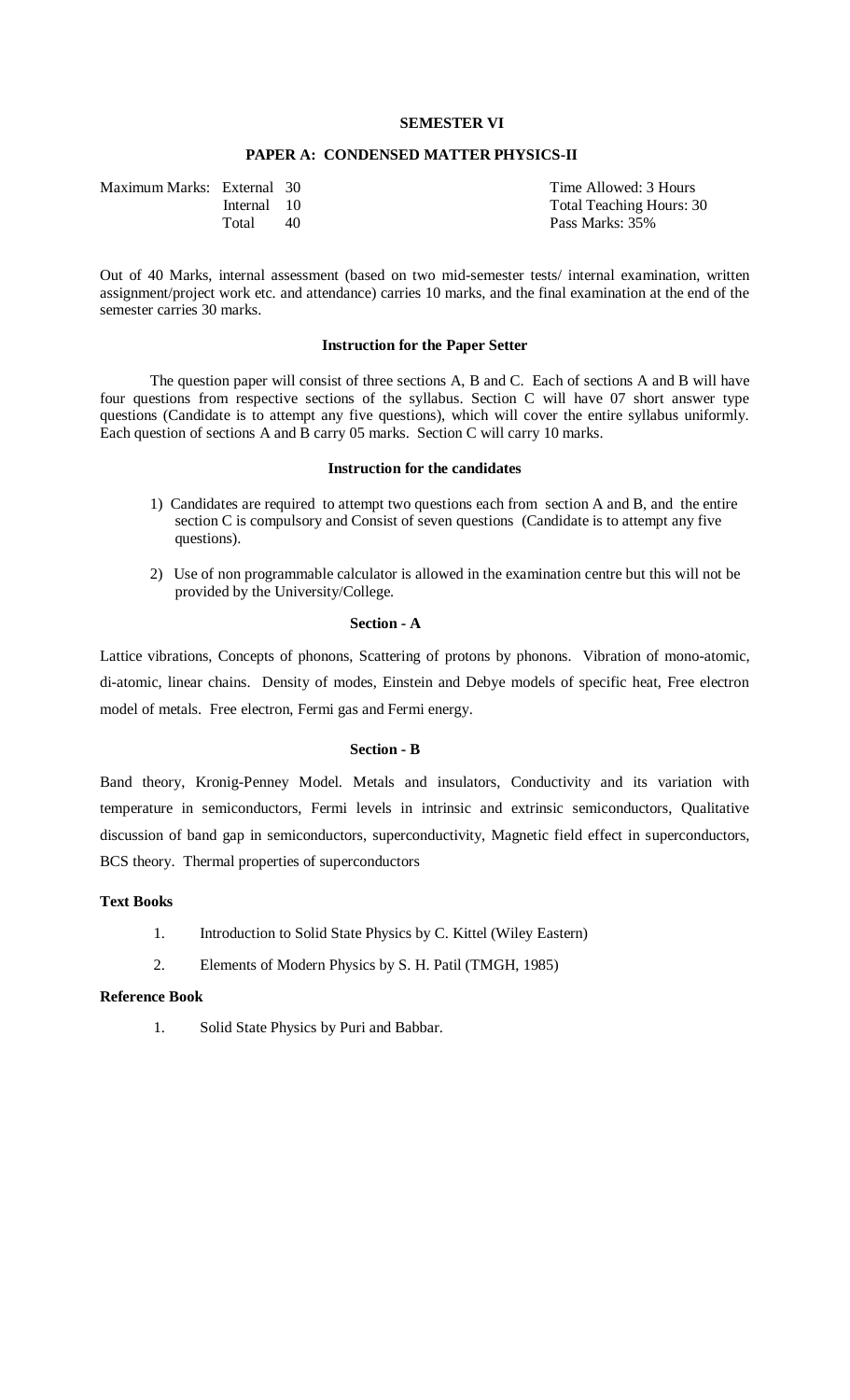## **PAPER B: ELECTRONICS-II**

| Maximum Marks: External 30 |             |    |
|----------------------------|-------------|----|
|                            | Internal 10 |    |
|                            | Total       | 40 |

Time Allowed: 3 Hours Total Teaching Hours: 30 Pass Marks: 35%

Out of 40 Marks, internal assessment (based on two mid-semester tests/ internal examination, written assignment/project work etc. and attendance) carries 10 marks, and the final examination at the end of the semester carries 30 marks.

#### **Instruction for the Paper Setter**

The question paper will consist of three sections A, B and C. Each of sections A and B will have four questions from respective sections of the syllabus. Section C will have 07 short answer type questions (Candidate is to attempt any five questions), which will cover the entire syllabus uniformly. Each question of sections A and B carry 05 marks. Section C will carry 10 marks.

#### **Instruction for the candidates**

- 1) Candidates are required to attempt two questions each from section A and B, and the entire section C is compulsory and Consist of seven questions (Candidate is to attempt any five questions).
- 2) Use of non programmable calculator is allowed in the examination centre but this will not be provided by the University/College.

## **SECTION-A**

Thyristor, SCR, TRIAC, DIAC: Construction, Characteristics and Operation; Comparison between transistors and thyristors; Difference between SCR and TRIAC.

UJT: its construction, Equivalent circuit, Characteristics and parameters, uses.

Thermistor: Types, Construction, Characteristics, Uses, Advantages over other temperature sensing devices

IMPATT and TRAPATT devices, PIN diode: Construction, Charatersitics, Applications.

#### **SECTION-B**

Gunn effect and diodes: Mechanism, Characteristic, Negative differential resistivity and Domain formation

Tunnel diode: Tunneling Phenomenon, Operation, Applications. Merits and Drawbacks

Transistor biasing: Stabilization of operating point, Fixed bias, Collector to base bias, Bias circuit with emitter resistor, Voltage divider biasing circuit.

CE amplifier: Working and analysis using h-parameters, Equivalent circuits, Determination of current gain, Power gain, Input impedance, FET amplifier: Voltage, Current and Power gain

Feed back in amplifiers: Types & advantage of negative feedback. Emitter follower as negative feed back circuit.

## **Text Books**

- 1. Basic Electronics and Linear Circuits by N. N. Bhargave, D.C. Kulshreshtha and S. C. Gupta
- 2. Electronic Devices and Circuits: J. B. Gupta (Publ. KATARIA & SONS)
- 3. Electronic Devices and Circuits: G. K. Mithal, Khanna Publishers
- 4. Fundamentals of Electronics by D. Chatopadhyay, P.C. Rakshit, B. Saha and N.N.Purkit.

## **Reference Book**

Basic Electronic by D.C.Tayal (Himalaya Pub.)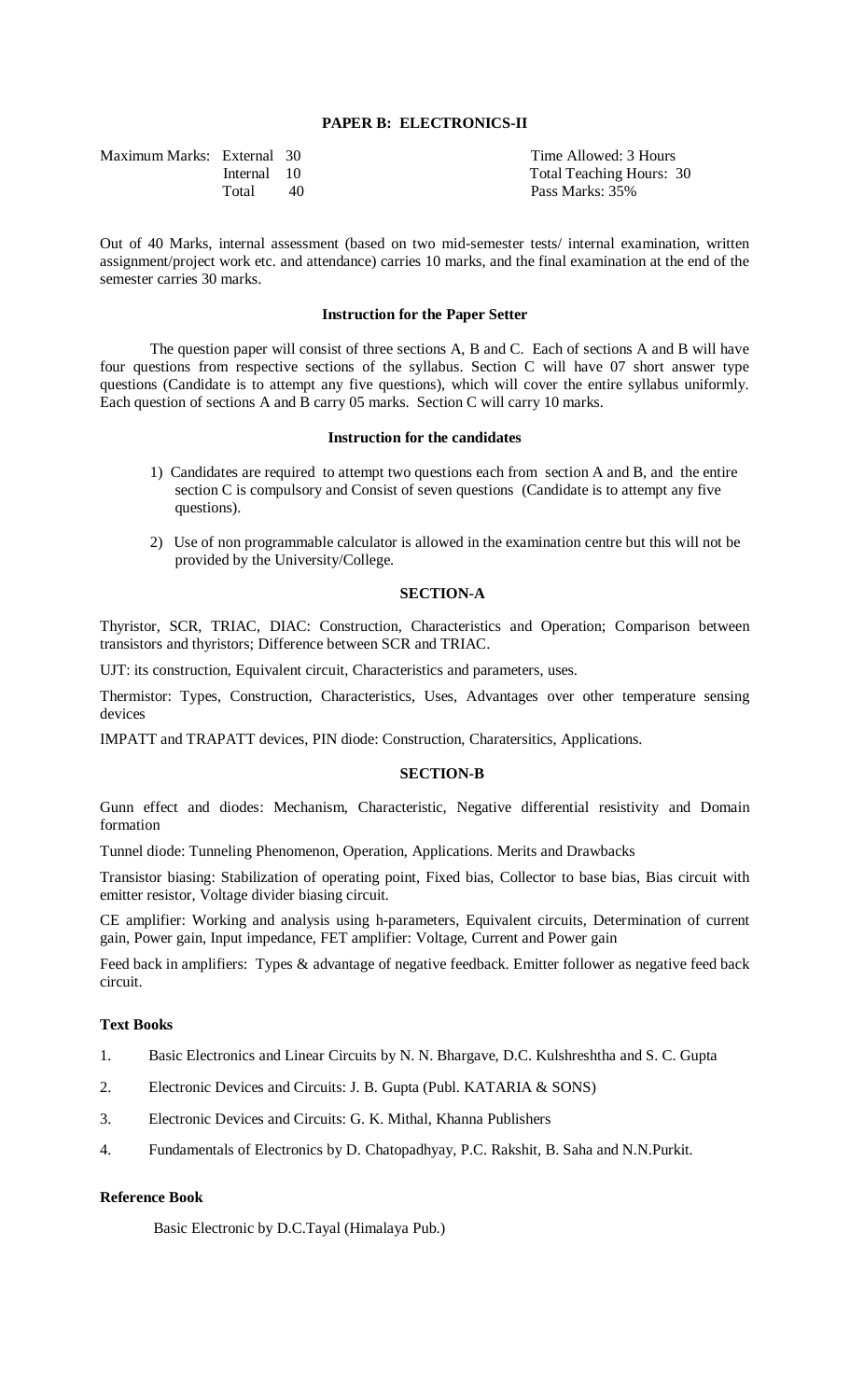## **PAPER C: NUCLEAR AND PARTICLE PHYSICS**

| Maximum Marks: External 30 |             |    | Time Allowed: 3 Hours           |
|----------------------------|-------------|----|---------------------------------|
|                            | Internal 10 |    | <b>Total Teaching Hours: 30</b> |
|                            | Total       | 40 | Pass Marks: 35%                 |

Out of 40 Marks, internal assessment (based on two mid-semester tests/ internal examination, written assignment/project work etc. and attendance) carries 10 marks, and the final examination at the end of the semester carries 30 marks.

#### **Instruction for the Paper Setter**

The question paper will consist of three sections A, B and C. Each of sections A and B will have four questions from respective sections of the syllabus. Section C will have 07 short answer type questions (Candidate is to attempt any five questions), which will cover the entire syllabus uniformly. Each question of sections A and B carry 05 marks. Section C will carry 10 marks.

## **Instruction for the candidates**

- 1) Candidates are required to attempt two questions each from section A and B, and the entire section C is compulsory and Consist of seven questions (Candidate is to attempt any five questions).
- 2) Use of non programmable calculator is allowed in the examination centre but this will not be provided by the University/College.

## **SECTION-A**

Energy loss due to ionization (Bethe's formula), Energy loss of electrons, Bremsstrahlung, Interactions of gamma rays with matter. Radiation loss by fast electrons, Radiation length, Electron-positron annihilation, Cyclotron. Betatron, Qualitative discussion of Synchrotron, Collider machines and linear accelerator.

## **SECTION-B**

Ionization chamber, Proportional counter, GM counter, Scintillation counter, Solid state detectors, Elementary particles and their masses, Decay modes, Classification of these particles, types of interactions. Conservation laws and quantum numbers, Concepts of isospin. Strangeness, Parity, Charge conjugation. Antiparticles, Gell-Man method, Decay and strange particles. Particle symmetry, Introduction to quarks and qualitative discussion of the quark model.

#### **Text Books**

- 1. An Introduction to Nuclear Physics by M. R. Bhiday and V. A. Joshi (Orient Longman)
- 2. Introductory Nuclear Physics by D.C.Tayal (Himalaya Pub.)

## **Reference Books**

- 1. Nuclear Physics by I. Kaplan (Addision-Wiley Pub. Co. Inc.)
- 2. Nuclear Physics by Burcham (Indian Ed.)
- 3. Concepts of Nuclear Physics by B.L. Cohen (TMI Ed.)
- 4. Particle Physics, M. P. Khanna (Prentice Hall of India)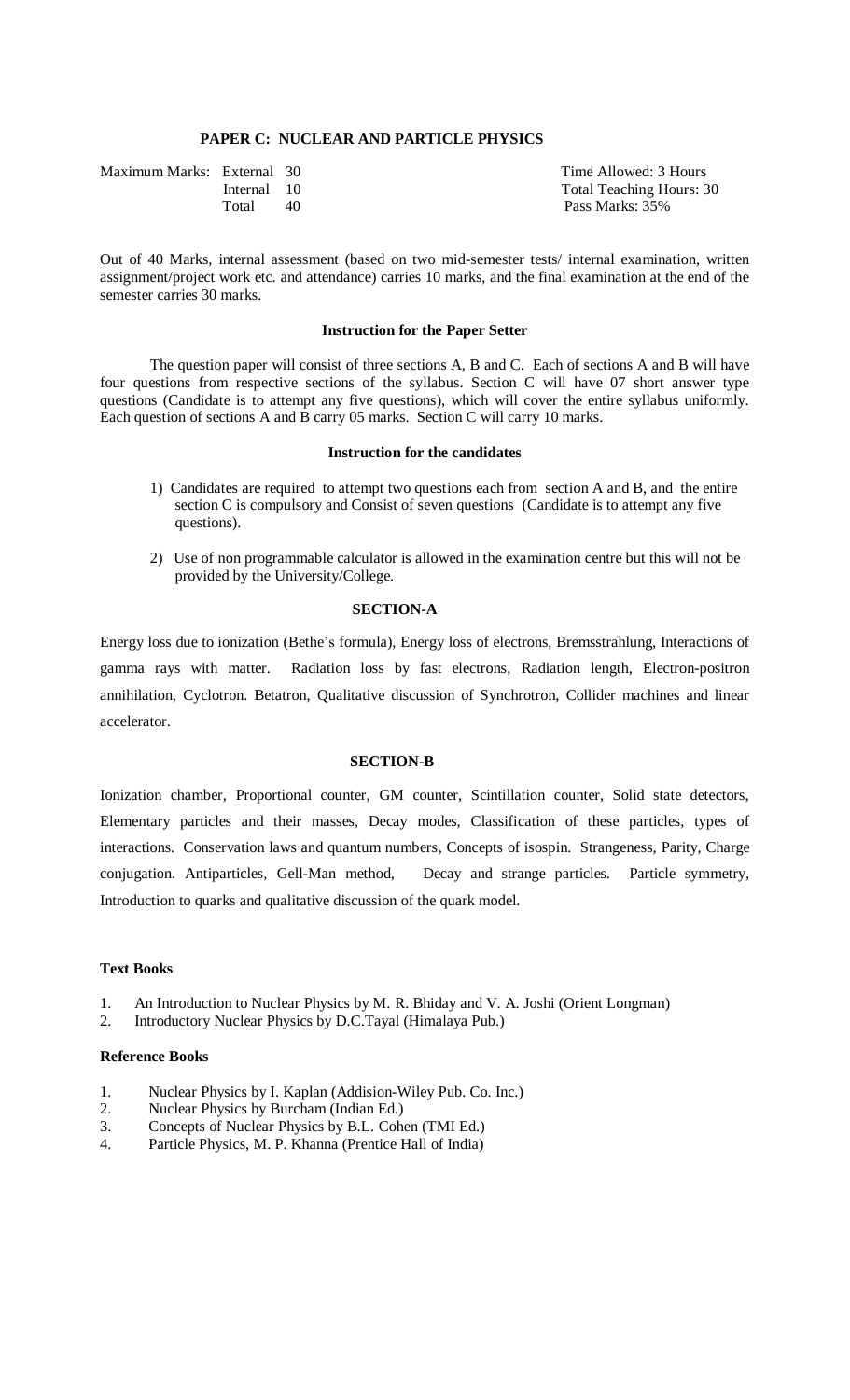# **SEMESTER VI**

### **PRACTICALS**

| Maximum Marks: External 22 |             |    | Time Allowed: 3 Hours    |
|----------------------------|-------------|----|--------------------------|
|                            | Internal 08 |    | Pass Marks: 35%          |
|                            | Total       | 30 | Total Teaching Hours: 60 |

- 1. The student will be asked to perform one experiment out of the experiments mentioned in the syllabus.
- 2. The distribution of marks is as follows:
	- (i) One full experiment requiring the student to take some data, analyse it and draw conclusions-(candidates are expected to state their results with limits of error. (10)
- (ii) Brief theory (04) (iii) Viva-Voce (04) (iv) Record (Practical File) (04)
- 3 There will be one session of 03 hours duration. The paper will consist of 06 experiments out of which an examinee will mark 04 experiments and one of these is to be allotted by the external examiner.
- 4 Number of candidates in a group for practical examination should not exceed 12.
- 5. In a single group no experiment is allotted to more than three students in any group.
- 6. The student should determined Standard Deviations and probable error in the calculations whereas needed.

## **LIST OF EXPERIMENTS**

- 1. To measure the magnetic susceptibility of FeCl<sub>2</sub> solution by Quinck's method
- 2. To trace the B-H curves for different materials using CRO and find the magnetic parameters from these.
- 3. Study of a diode as clamping element
- 4. To Plot common base Characteristics and determine h-parameters of a given transistor
- 5. To study the characteristics of a thermistor and find its parameters.
- 6. To study the gain of an amplifier at different frequencies and to find band width and gain bandwidth product.
- 7. To draw the plateau of a GM counter and find its operating voltage
- 8. To study the statistical fluctuations of G.M. Counter to find its standard deviation.
- 9. To study the absorption of beta particles in aluminum using GM counter and determine the absorption coefficient of beta particles from it.
- 10. To study the energy resolution and calibration of a scintillation counter.
- 11. To plot the complete gamma ray spectrum of  $137Cs$  and mark the different peaks of the spectrum

## **Text and Reference Books**

- 1. A Laboratory Manual of Physics for Undergraduate Classes, D.P. Khandelwal.
- 2. B. Sc. Practical Physics, C. L. Arora.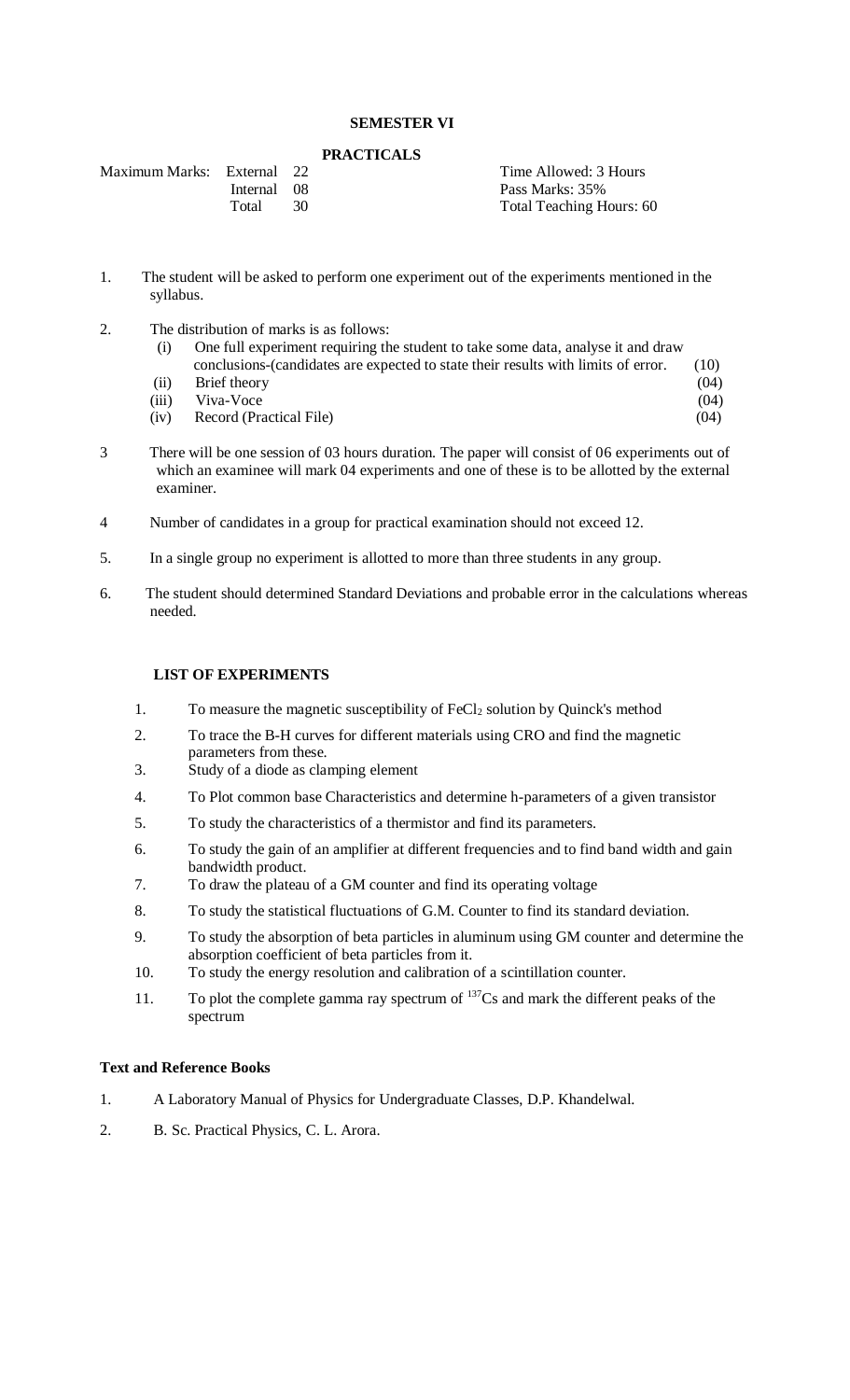### **PANEL OF EXAMINERS (Theory & Practical)**

### B.SC. (PHYSICS) PART-III (V<sup>th</sup> & VI<sup>th</sup> SEMESTER)

#### SESSION 2016-17, 2017-18, 2018-19

#### **PAPER A: Condensed Matter Physics-I PAPER A: Condensed Matter Physics-II**

- 1 Dr. Manjitinder Kaur, Department of Physics, Govt. Mohindra College, Patiala. Mobile No: 94179-76418
- 2 Dr. Makhan Singh, Department of Physics, Govt. Rajindra College, Bathinda. Mobile No : 98154-92001
- 3 Dr. Gurdeep Singh Sekhon Department Of Physics, Govt. College, Mohali. Mobile No : 98882-89101
- 4 Professor Inderjit Singh , Department of Physics, Govt. College, Ropar. Mobile No 98767-85054
- 5 Dr. Harvinder Singh , Department of Physics, Govt. Ripudman College, Nabha. Mobile No 95017-58600
- 6 Professor Anoop Kaur Sandhu, Department of Physics, Govt. Barjindra College, Faridkot. Mobile No 98159-69439
- 7 Dr. Baljit Singh, Department of Physics, Khalsa College, Bela. Mobile No 98149-26827
- 8 Dr.Veena Verma, Department of Physics, Govt. Shivalik College Naya Nangal. Mobile No : 98726-58833
- 9 Professor B.S. Satyal, Department of Physics, Govt.College Ropar. Mobile : 94170-22131

## **PAPER B: Electronics-I (Electronics and Solid State Devices) PAPER B: Electronics-II**

- 1 Dr. Manju Midha, Department of Physics, Govt. Mahindra College, Patiala. Mobile No 98723-75737
- 2 Dr.Harvinder Singh, Department of Physics, Govt. Ripudaman College, Nabha. Mobile No 950175-8600
- 3 Professor Harjinder Singh, Department of Physics, Govt. Rajindra College, Bathinda. Mobile No : 98157-29166
- 4 Dr.Meera Rani, Department of Physics, Govt. College, Ropar. Mobile No : 94175-90982
- 5 Dr. M.P.Singh, Department of Physics, Guru Kashi College, Damdama Sahib. Mobile No : 94170-67792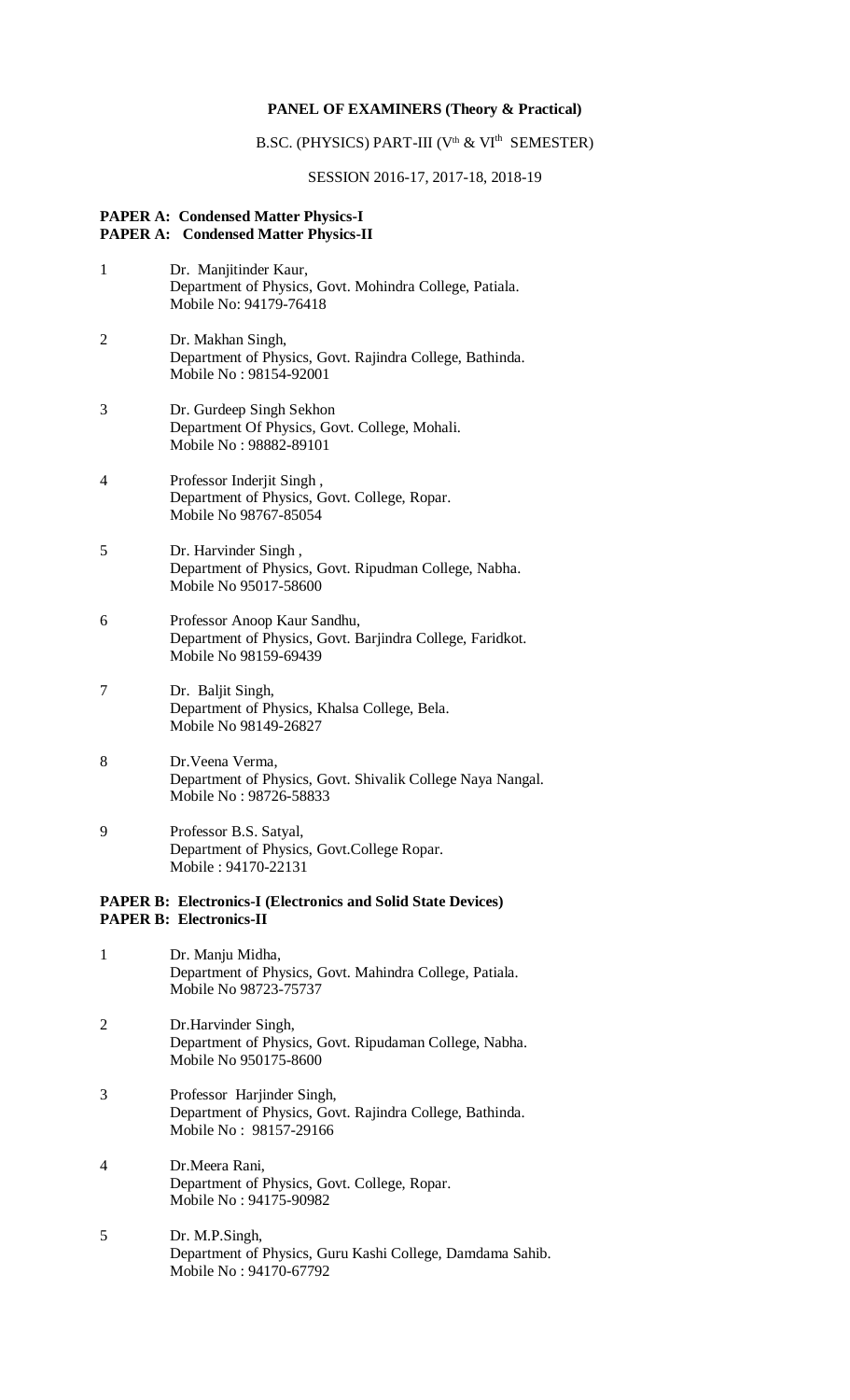- 6 Professor Jatinder Singh Gill, Department of Physics, Govt.College, Ropar Mobile No 81460-22995.
- 7 Professor Harpal Kaur, Department of Physics, Govt. Mohindra College, Patiala Mobile No : 977791-73989
- 8 Dr. Makhan Singh Department of Physics, Govt. Rajindera College, Bathinda Mobile No. 98154-92001
- 9 Dr. Manjitinder Kaur, Department of Physics, Govt. Mohindra College, Patiala Mobile No 94179-76418
- 10 Dr. Gurdeep Singh Sekhon Department of Physics, Govt. College Mohali. Mobile No: 98882-89101

## **Paper C: Nuclear and Radiation Physics**

## **Paper C: Nuclear and Particle Physics**

- 1 Professor Joginder Singh Batra, Department of Physics, Govt. College, Mohali. Mobile No : 98158-46609
- 2 Dr.Harvinder Singh, Department of Physics, Govt. Ripudaman College, Nabha. Mobile No 950175-8600
- 3 Professor Anup Kaur Sandhu, Department of Physics, Govt. Barjindra College, Faridkot. Mobile No : 98159-69439
- 4 Professor Jatinder Singh Gill, Department of Physics, Govt. College,Ropar. Mobile No : 8146022995
- 5 Dr. Gurdeep Singh Sekhon Department of Physics, Govt. College Mohali. Mobile No: 98882-89101
- 6 Dr. Makhan Singh Department of Physics, Govt. Rajindera College, Bathinda Mobile No. 98154-92001
- 7 Dr. M.P.Singh, Department of Physics, Guru Kashi College, Damdama Sahib. Mobile No : 94170-67792
- 8 Dr. Baljit Singh, Department of Physics, Khalsa College, Bela. Mobile No 98149-26827
- 9 Dr. Lovleen Department of Physics, Govt. College for Women, Patiala. Mobile No : 98147- 15350
- 10. Surinder Singla Department of Physics, Govt. Ranbir College, Sangrur, Cell No. 9417383906